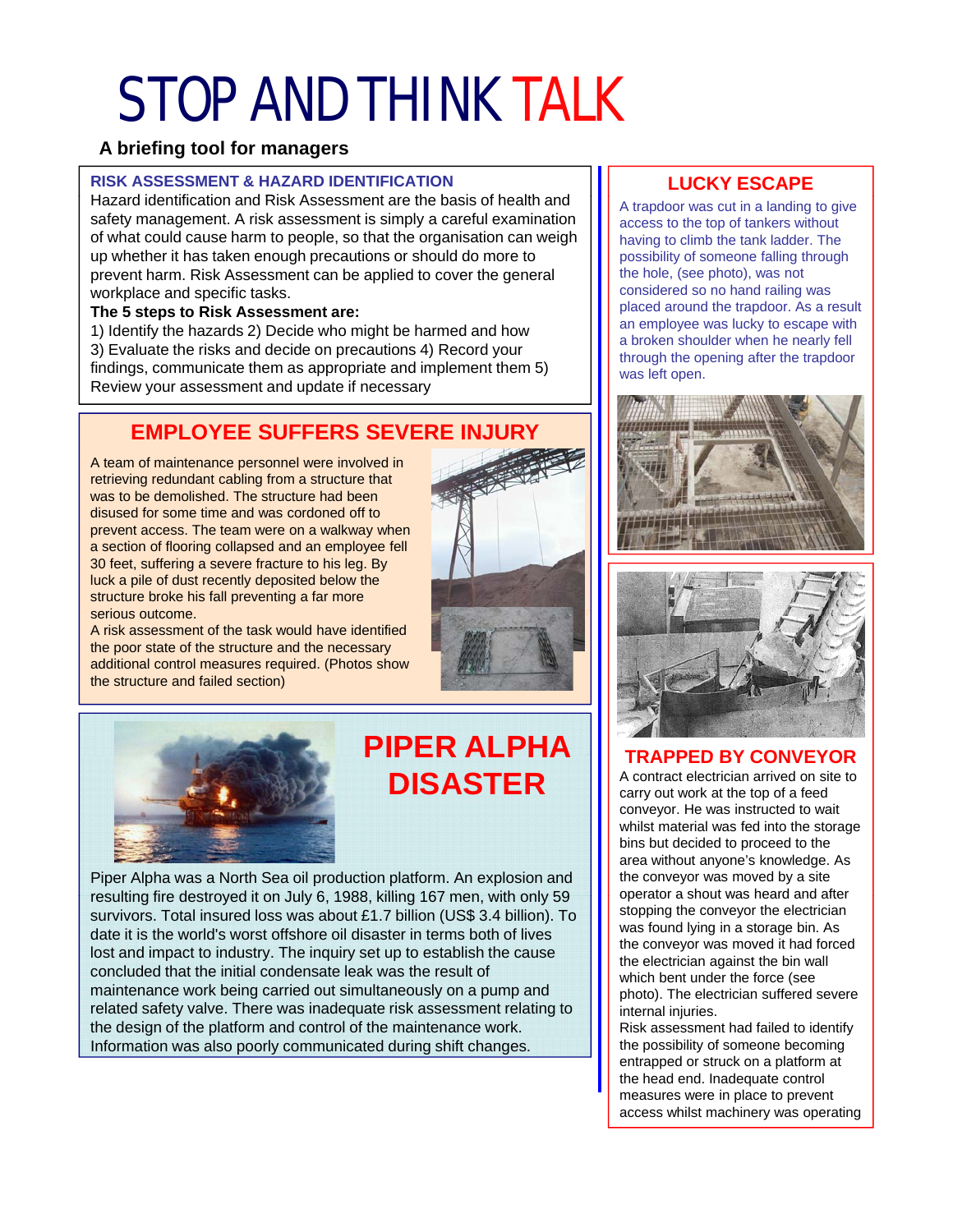## STOP AND THINK TALK **Risk Assessment & Hazard Identification**

## **Preparation**

This stop and think talk can be used individually or with a group of people. It could be delivered in the workplace where a practical risk assessment exercise could be conducted. Take care that the area is suitable for people to hear and see what you are doing if you are carrying out a practical demonstration. Participants should receive a copy of the talk for their CPD files as well as signing the training declaration.

## Introduction (After reading out the case studies)

Hazard identification and risk assessment is the fundamental process to ensure the workplace is made as safe as is reasonably practicable and to ensure that tasks are carried out in as safe a manner as is possible. It is about stopping and thinking about what can cause harm and what can be done to eliminate or reduce any risk identified.

THE TALK Use the questions below to open the discussion under each heading and then go through the lists explaining in detail each hazard / control and what is expected

#### **Hazards**

#### **Question 1 – What is a Hazard?**

Something that can cause harm or create the conditions for<br>harm to occur

- Examples:
	- Slip/trip hazard Vehicle/Traffic hazard Hazardous substance Hazardous weather Fall from height hazard Falling objects Manual handling Drowning hazard<br>Electrical hazard Entrapment hazar Fire hazard etc.

Entrapment hazard

#### **Risk**

**Question 2 – What is Risk?** The likelihood of a hazard causing harm

#### **Question 3 – When assessing risk what are the factors to consider?**

• Who and how many people could be affected by the hazard (consider vulnerable people such as young people, disabled, pregnant women etc.) will often find ways to take short cuts or ignore rules<br>• How often will people be exposed to the hazard<br>• How often will people be exposed to the hazard

• Potential effect of the hazard (consider whether it could kill, badly injure, cause minor injury or not cause personal harm) • Peoples likely behaviour (consider the health and safety culture, are short cuts likely to be taken etc.)

#### **Risk Assessment**

#### **Question 4 – What is risk assessment?**

Risk assessment is identifying the hazards, assessing the risk | tasks. Also used to control contractor activities. of that hazard causing harm and deciding if it is significant or not. If it is significant then further action is required to eliminate /reduce the hazard or control the risk (See Q6 - ERIC-P).

The objective is to remove the hazard or reduce the risk as far as is reasonably practicable. It is often not possible to eliminate all risk and the assessment process has to be a judgement.

#### **Question 5 – Who should be involved in risk assessment and who should be informed of the findings?**

• Risk assessment must be a team effort

• Workplace risk assessments should involve people based at the workplace, possibly safety committee members Continued

- Continued
- Task risk assessments should involve persons who will be carrying out the task
- Significant findings of risk assessment must be communicated to everyone affected

#### **Controls Question 6 – What is ERIC-P?**

Used when considering how a hazard, that has been identified as a risk, should be controlled in order of Preference.

- **E –** Eliminate the hazard
- **R –** Reduce the hazard
- **I –** Isolate the hazard
- **C –** Control the hazard
- **P –** Protect the person (PPE is the last resort but often necessary in addition to other controls)

Control measures need to take into account behaviours, if safe systems of work are too complicated or time consuming people

#### **Question 7 – What is Worksafe?**

A pre task risk assessment to be used prior to any non routine or new task.

#### **Question 8 – What are Permits to Work and when should they be used?**

A risk assessment process and control to ensure hazards and risks are considered prior to starting certain high risk tasks. Also used to control contractor

#### **Review**

#### **Question 9 – When should risk assessments be reviewed?**

General workplace risk assessments: at least annually or sooner if there is significant change in plant, processes or people Safe Systems of Work (SSOW) or Task risk assessments: Prior to each time a task is carried out through the use of worksafe

#### **AND FINALLY . . .**

- Clarify any points as required.
- Ask if there are any other safety related issues that should be discussed.
- Get everyone to sign the training declaration.
- Thank everyone for their participation.